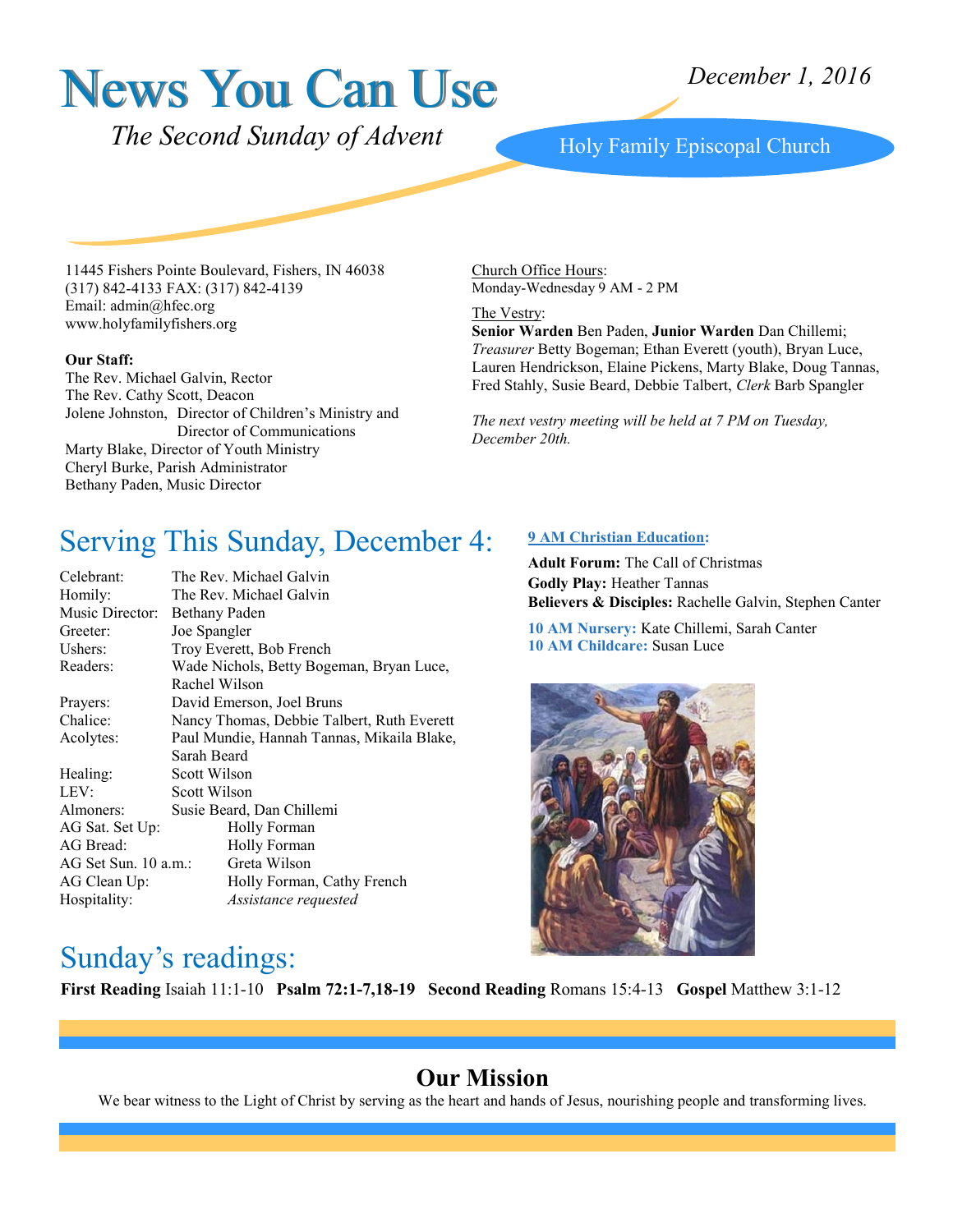## Worship and Feast Days

**Advent Wreath Volunteers**: At the beginning of each service on each of the four Sundays of Advent, we invite a family or small group to light the candle(s) for the week and recite a prayer. Please contact the church office if your family or group would like to volunteer to help with this tradition **at the 8 AM service on December 11th or 18th.** You may also **[sign up online.](http://www.signupgenius.com/go/10c044aacac2cabfb6-advent1)**

**Taizé Service:** Join us for our Advent Taizé service on Sunday, December 4th at 7 PM in the sanctuary.



**Prayer Group:** The next gathering of our prayer group will be Monday, December 5th at 6:15 PM. If you cannot attend, you may submit prayer requests by clicking **[HERE](http://www.holyfamilyfishers.org/contact-us/)**.

# **IRISTMAS SERVICES**

December 24 - 5 PM Children's Service December 24 - 10 PM Lessons and Carols (no Eucharist) December 24 - 11 PM Midnight Mass (incense used) December 25 - 10 AM Christmas Day Service

HOLY FAMILY EPISCOPAL CHURCH

#### **Christmas at Holy Family**

Take a break from the hustle and bustle of this busy time to celebrate the reason for the season. Please invite your friends and family to join us this Christmas. We offer a variety of services on Christmas Eve and one service on Christmas day.

### **Christmas Eve**

**5 PM Children's Service:** We hold an early-evening service for families with young children. Children and youth fill most serving roles including greeters, readers, musicians, and ushers. We also have a special Gospel reading just for children. Come share communion and sing traditional Christmas carols with us to celebrate the birth of Jesus. *This is a family-friendly service, no childcare is provided.*

**10 PM Lessons and Carols:** Our lessons and carols service with candlelight, scripture readings, and reflective music is held at 10 PM. Quiet your heart and take refuge in the stillness of anticipation.

**11 PM Midnight Mass:** This service includes special music presented by the Holy Family choir, organ music, communion, and candlelight singing of Silent Night. *Please note that incense is used at this service.* Joy to the World!

#### **Christmas Day**

**10 AM Service:** We gather for a late-morning service with communion to celebrate the arrival of our newborn King. *This is a family-friendly service, no childcare is provided.*

## Sunday Service - Schedule Change

On these three Sundays, we will offer only **one worship service at 10 AM**: December 25, January 1, January 8. There will be no 9 AM Sunday school or Adult Forum offered on these days.



News You Can Use

Page 2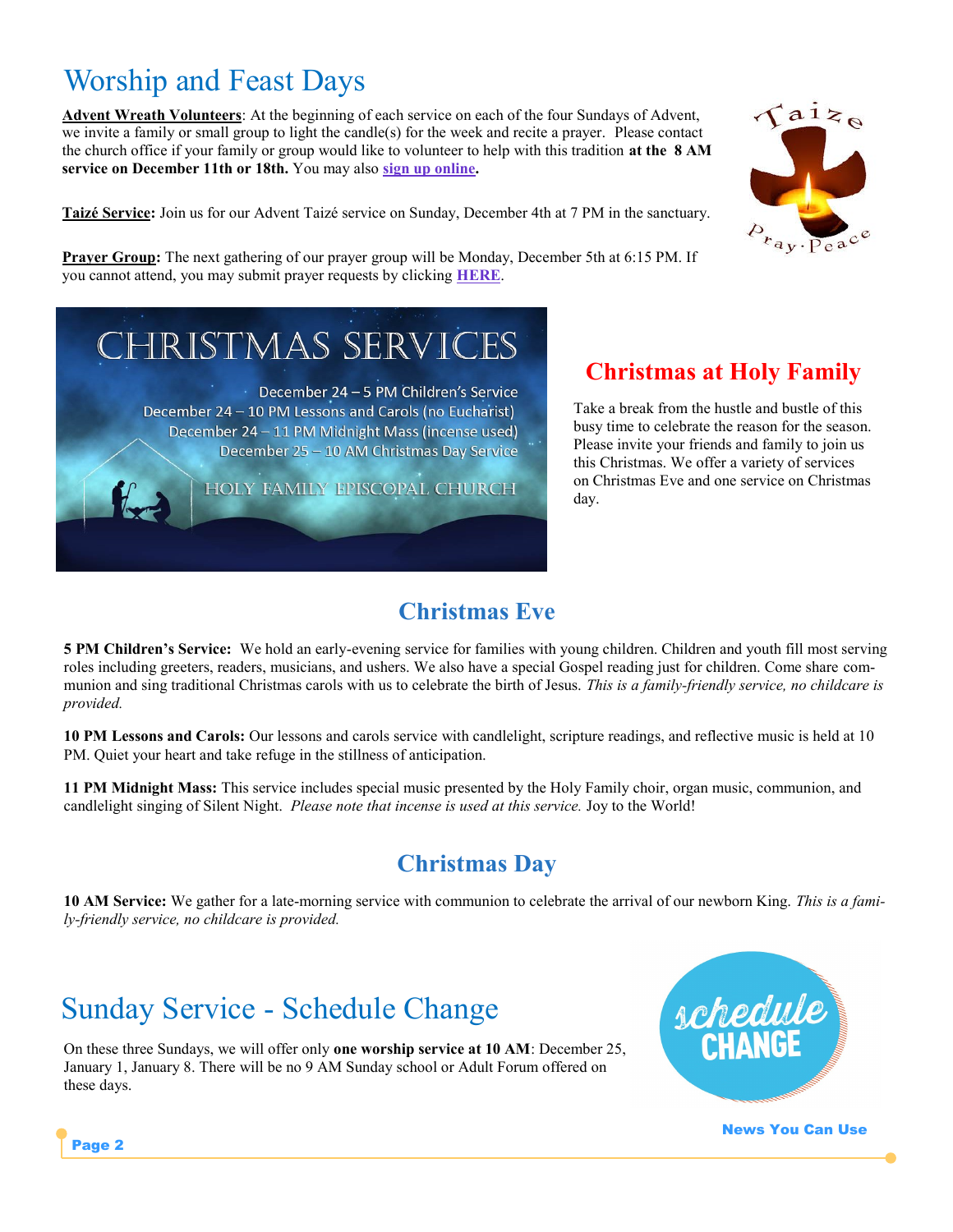## Christian Education

**Adult Forum Advent Series:** *Join us for Fr. Mike's final Adult Forum Series before his retirement*! The Call of Christmas Series is more than just the story of Jesus' arrival. Through the stories of Zechariah, Mary, Joseph, and the shepherds, we're each given a call to prepare, a call to provide, a call to protect, and a call to praise. Come; prepare your heart during this Advent Season for the incarnation of our Lord and Savior! We will meet Sunday mornings at 9:00 AM in the parish hall, December 4, 11 and 18. We hope that you will join us.



**Tales From Africa:** Rachelle Galvin will present tales from her recent trip to Kenya to the Believers and Disciples classes **this Sunday, December 4th at 9 AM**. This is a class you won't want to miss!

**Definitely Christian, Distinctly Anglican:** This program will cover everything you need to know about the Episcopal Church, Anglican Communion, our worship, history, how we are organized, and the mission of the church. Our final gathering will occur on December 18th from 11:30 AM - 1 PM.

**Family Advent Program:** Our Jr. Daughters of the King will be lead-

ing and hosting a simple family-friendly soup supper and Advent activities program. Utilizing devotions, activities, and connection questions, we will help your family REST in the love, peace, joy, and hope that only Jesus can bring. He's the reason for this beautiful season. Let's celebrate! The remaining dates are Wednesday, December 7, 14, and 21. We will meet in the parish hall beginning at 6:00 PM and conclude by 7:15 PM each week. Please sign up **[ONLINE](https://goo.gl/forms/qazktRXCBuJ6tLmh2)** to attend.



## Outreach Opportunities

**Advent Kindness Calendar:** We invite you to join us in spreading a little cheer by doing small acts of kindness leading up to Christmas Day. Please **[CLICK HERE](http://www.holyfamilyfishers.org/kindness-advent-calender2016-2/)** to view our 2016 Advent kindness Calendar.



**Angel Tree:** Choose a paper angel from the tree in the Narthex and shop for the item described on each tag. Unwrapped gifts with paper angel tags should be returned to church by Sunday, December 11th. *If you use Amazon for shopping, see the announcement below.*

**Amazon Smile:** Support us when you shop online this holiday season. **[#StartWithaSmile](https://smile.amazon.com/ch/35-1853296)** and Amazon donates to Holy Family Episcopal Church.



**Driver Needed:** A new member of the church needs assistance getting to Sunday services. She lives near the intersection of Cumberland Rd. and 116th St. Please contact the office if you can help. admin@hfec.org

Wade Nichols December 2 Tim Ericksen December 4 Carrie Keys December 6 Dylan Waddell December 6